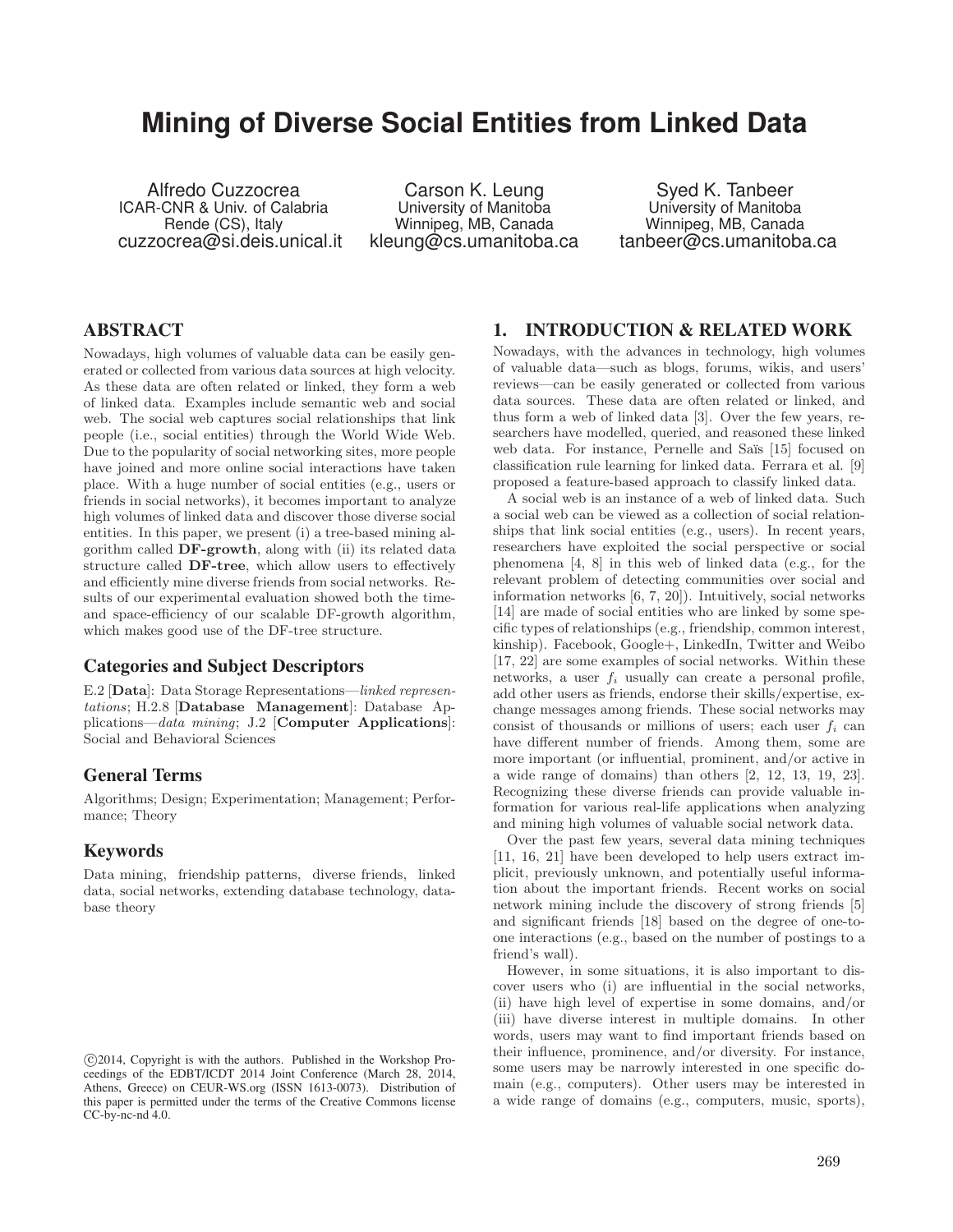but their expertise level may vary from one domain to another (e.g., a user *f<sup>i</sup>* may be a computer expert but only a beginner in music).

In this paper, we propose a tree-based mining algorithm to find from social networks for those diverse friends, who are highly influential across multiple social network domains. To this end, one of our *key contributions* is an efficient tree-based algorithm called DF-growth for mining diverse friends from social networks. DF-growth takes into account multiple properties (e.g., influence, prominence, and/or diversity) of friends in the networks. Another *key contribution* is a prefix-tree based structure called DF-tree for capturing the social network data in a memory-efficient manner. Once the DF-tree is constructed, DF-growth computes the diversity of users based on both their influence and prominence to mine diverse groups of friends.

The remainder of this paper is organized as follows. The next section introduces the notion of diverse friends. Section 3 presents our DF-growth algorithm, which mines diverse friends from our DF-tree. Experimental results are reported in Section 4. Conclusions and future work are given in Section 5.

# 2. DIVERSE FRIENDS IN SOCIAL NET-WORKS

This section presents the concept of diverse friends in social networks. Let us consider a social network on three different domains (domains *D*1*, D*2*, D*3) and seven individuals— Antonios, Barbara, Georgios, Dimitrios, Evgenios, Zoe, and Hebe—with prominence values in each domain, as shown in Table 1. Each *domain* represents a sub-category (e.g., sports, arts, education) of interest. The prominence value of an individual reveals his level of expertise (e.g., importance, weight, value, reputation, belief, position, status, or significance) in a domain. In other words, the prominence value indicates how important, valued, significant, or wellpositioned the individual is in each domain. The prominence value can be measured by using a common scale, which could be (i) specified by users or (ii) automatically calculated based on some user-centric parameters (e.g., connectivity, centrality, expertise in the domain, years of membership in the domain, degree of involvement in activities in the domain, numbers of involved activities in the domain). In this paper, the prominence value is normalized into the range (0, 1]. As the same individual may have different levels of expertise in different domains, his corresponding prominence value may vary from one domain to another. For instance, prominence value  $Prom_{D_1}(\text{Antonios})$ of Antonios in domain  $D_1$  is 0.45, which is different from  $Prom_{D_2}(\text{Antonios}) = 0.60. \text{ Moreover, } Prom_{D_1}(\text{Antonios})$  is higher than  $Prom_{D_1}$  (Georgios) = 0.20, implying that Antonios is more influential than Georgios in domain *D*1.

Similar to the existing settings of a social network [5, 11, 18], let  $F = \{f_1, f_2, ..., f_m\}$  be a set of social entities/friends in a social network. An *interest-group list*  $L \subseteq F$ is a list of individuals who are connected as friends due to some common interests. Let  $G = \{f_1, f_2, \ldots, f_k\} \subseteq F$ be a group of friends (i.e., friend group) with *k* friends. Then,  $Size(G) = k$ , which represents the number of individuals in *G*. A *friend network*  $F_{SN} = \{L_1, L_2, \ldots, L_n\}$  is the set of all *n* interest-group lists in the entire social network. These lists belong to some domains, and each domain

Table 1: Prominence of friends

| Friend    |              | Prominence $Prom(f_i)$ |              |
|-----------|--------------|------------------------|--------------|
| $f_i$ )   | Domain $D_1$ | Domain $D_2$           | Domain $D_3$ |
| Antonios  | 0.45         | 0.60                   | 0.50         |
| Barbara   | 0.90         | 0.70                   | 0.30         |
| Georgios  | 0.20         | 0.60                   | 0.70         |
| Dimitrios | 0.30         | 0.50                   | 0.40         |
| Evgenios  | 0.50         | 0.40                   | 0.45         |
| Zoe       | 0.42         | 0.24                   | 0.70         |
| Hebe      | 0.57         | 0.10                   | 0.20         |

Table 2: Lists of interest groups in *FSN*

| )omain | Interest-group list $L_i$                         |
|--------|---------------------------------------------------|
|        | $L_1 = \{ \text{Antonios, Barbara} \}$            |
| $U_1$  | $L_2 = \{ \text{Antonios, Barbara, Dimitrios} \}$ |
|        | $L_3 = \{Georgios, Dimitrios\}$                   |
|        | $L_4 = \{Barbara, Georgios, Dimitrios\}$          |
| $D_2$  | $L_5 = {Barbara, Georgios, Evgenios}$             |
|        | $L_6 = \{Barbara, Hebe\}$                         |
|        | $L_7 = \{Georgios, Evgenios\}$                    |
|        | $L_8 = \{$ Antonios, Georgios}                    |
| Do     | $L_9 = \{Antonios, Georgios, Evgenios\}$          |
|        | $L_{10} = \{Antonios, Zoe\}$                      |

contains at least one list. The set of lists in a particular domain *D* is called a *domain database* (denoted as *FD*). Here, we assume that there exists an interest-group list in every domain. The *projected list*  $F_D^G$  of  $G$  in  $F_D$  is the set of lists in  $F_D$  that contains group *G*. The frequency  $Freq_D(G)$ of *G* in  $F_D$  indicates the number of lists  $L_j$ 's in  $F_D^G$ , and the frequencies of *G* in multiple domains are represented as  $Freq_{D_1,2,...,d}(G) = \langle Freq_{D_1}(G), Freq_{D_2}(G), \ldots, Freq_{D_d}(G) \rangle.$ 

Example 2.1. Consider *FSN* shown in Table 2, which consists of  $n=10$  interest-group lists  $L_1, ..., L_{10}$  for  $m=7$  social individuals/friends in Table 1. Each row in the table represents the list of an interest group. These 10 interest groups are distributed into  $d=3$  domains  $D_1$ ,  $D_2$  and  $D_3$ . For instance,  $F_{D_1} = \{L_1, L_2, L_3\}$ . For group  $G = \{\text{Geor-}$ gios, Evgenios*}*, its *Size*(*G*)=2. As its projected lists on the 3 domains are  $F_{D_1}^G = \emptyset$ ,  $F_{D_2}^G = \{L_6, L_7\}$  and  $F_{D_3}^G = \{L_8\}$ , its frequencies  $Freq_{D_{1,2,3}}(G) = \langle 0, 2, 1 \rangle.$ 

DEFINITION 2.1. *The* prominence value  $Prom_D(G)$ *of a friend group G in a single domain D is defined as the average of all prominence values for all the friends in G:*

$$
Prom_D(G) = \frac{\sum_{i=1}^{Size(G)} Prom_D(f_i)}{Size(G)}.
$$
 (1)

*Then, prominence values*  $Prom_{D_{1,2,...,d}}(G)$  *of a friend group G in multiple domains are represented as*  $Prom_{D_{1,2,...,d}}(G)$  $= \langle Prom_{D_1}(G), Prom_{D_2}(G), \ldots, Prom_{D_d}(G) \rangle. \quad \Box$ 

EXAMPLE 2.2. Revisit  $F_{SN}$  in Table 2. The prominence value of friend group  $G = \{ \text{Georgios}, \text{Eygenios} \}$  in  $D_1 =$ value of friend group  $G = \{\text{Georgios, Evgenios}\}\$  in  $D_1 = \frac{Prom_{D_1}(\text{Georgios})+Prom_{D_1}(\text{Evgenios})}{Size(G)} = \frac{0.20+0.50}{2} = 0.35$ . We apply similar computation on the other two domains  $D_2$ and  $D_3$  to get  $Prom_{D_{1,2,3}}(G) = \langle 0.35, \frac{0.60+0.40}{2}, \frac{0.70+0.45}{2} \rangle =$  $\langle 0.35, 0.5, 0.575 \rangle$ .  $\Box$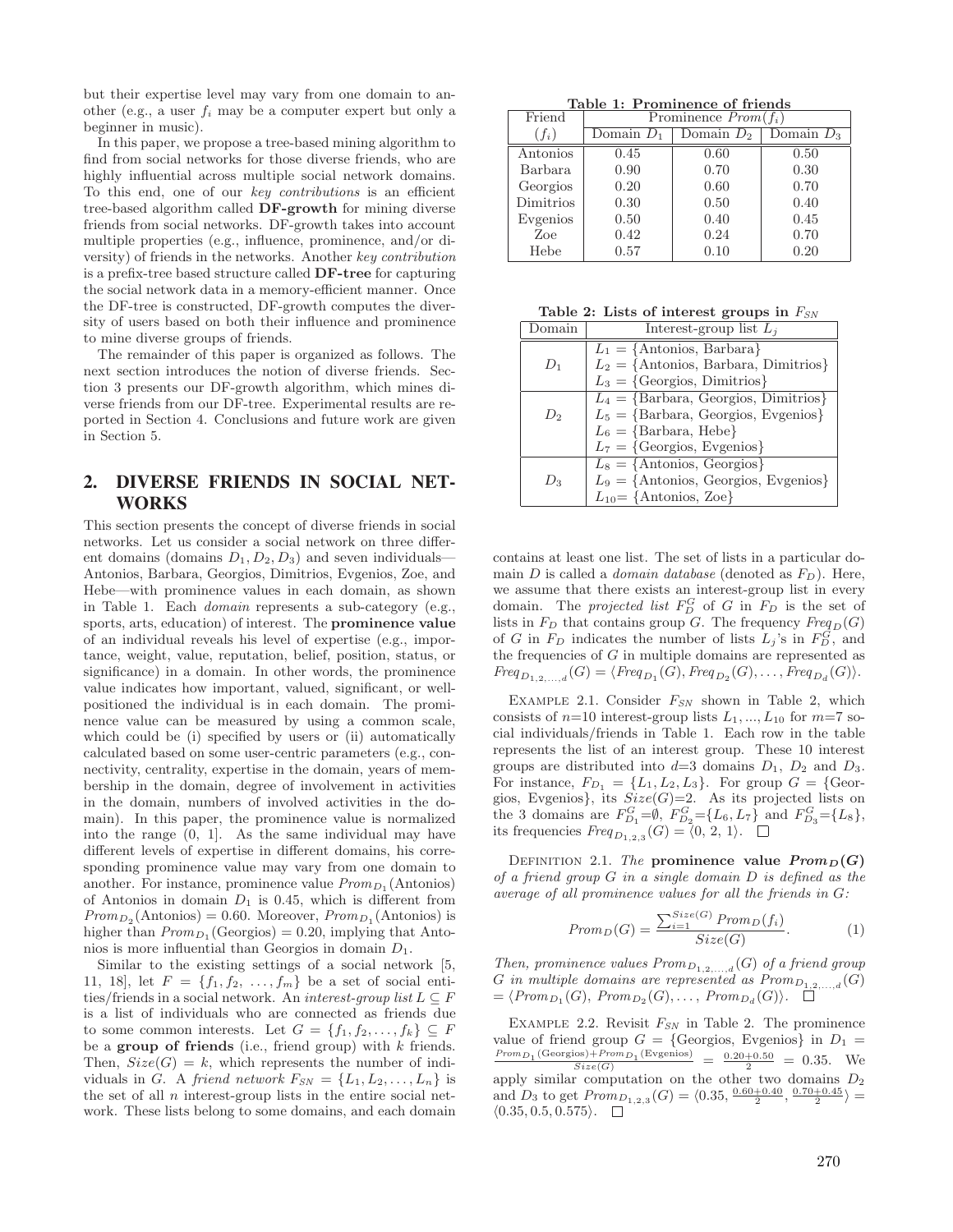DEFINITION 2.2. *The* influence  $Inf_D(G)$  of a group  $G$ *of social entities/friends in a domain D in F<sup>D</sup> is defined as the product of the prominence value of G in the domain D and its frequency in the domain database FD, i.e.,*

$$
Inf_D(G) = \text{Prom}_D(G) \times \text{Freq}_D(G). \tag{2}
$$

*The influence*  $\text{Inf}_{D_{1,2,...,d}}(G)$  *of <i>G in multiple domains is then represented as*  $Inf_{D_1, 2, ..., d}(G) = \langle Inf_{D_1}(G), Inf_{D_2}(G),$  $\ldots$ *,Inf*<sub>*D*</sub><sub>*d*</sub>(*G*)).  $\Box$ 

Example 2.3. Continue with Example 2.2. Recall that *Prom*<sub>*D*1*,*2*,*3 (*G*) =  $\langle 0.35, 0.5, 0.575 \rangle$ . Recall from Example 2.1</sub> that  $Freq_{D_1,2,3}(G) = \langle 0,2,1 \rangle$ . Then, the overall influence of *G* in all 3 domains can be calculated as  $Inf_{D_{1,2,3}}(G)$  =  $\langle 0.35 \times 0, 0.5 \times 2, 0.575 \times 1 \rangle = \langle 0, 1, 0.575 \rangle$ .

DEFINITION 2.3. *The* diversity  $Div(G)$  of a group  $G$  of *social entities/friends among all d domains in FSN is defined as the average of all the influence values of G in all domains in the social network:*

$$
Div(G) = \frac{\sum_{j=1}^{d} Inf_{D_j}(G)}{d}.
$$
 (3)

Example 2.4. Continue with Example 2.3. Recall that  $Inf_{D_{1,2,3}}(G) = \langle 0, 1, 0.575 \rangle$ . Then, the diversity of *G* in these  $d=3$  domains in  $F_{SN}$  is  $Div(G) = \frac{0+1+0.575}{3} = 0.525$ .

Here, a group *G* of friends in a social network *FSN* is considered **diverse** if its diversity value  $Div(G) \ge$  user-specified minimum threshold *minDiv*, which can be expressed as an absolute (non-negative real) number or a relative percentage (with respect to the size of  $F_{SN}$ ). Given  $F_{SN}$  and  $minDiv$ , the research problem of *mining diverse friends from social networks* is to find every group *G* of friends having  $Div(G) > minDiv.$ 

EXAMPLE 2.5. Let group  $G = \{Georgios, Evgenios\}$ . Recall from Example 2.4 that diversity  $Div(G) = 0.525$ . Given (i)  $F_{SN}$  in Table 2 and (ii) the user-specified  $minDiv=0.5$ , *G* is *diverse* because  $Div(G)=0.525 \geq 0.5=minDiv$ .

However, group  $G' = \{\text{Evgenios}\}\}$ , such that  $G' \subseteq G$  is *not* diverse because  $Div(G') = \frac{(0.5 \times 0) + (0.4 \times 2) + (0.45 \times 1)}{3} = 0 + 0.8 + 0.45 = 0.417 \times minDiv$  $\frac{0+0.8+0.45}{3} = 0.417 < minDiv.$ 

Note that, when mining frequent patterns, the frequency/ support measure [1, 10] satisfies the downward closure property (i.e., all supersets of an infrequent patterns are infrequent). This helps reduce the search/solution space by pruning infrequent patterns, which in turn speeds up the mining process.

However, mining diverse friends is different from mining frequent patterns. As observed from Example 2.5 that group  $G' = \{Evgenios\}$  is not diverse but its super-group  $G =$ *{*Georgios, Evgenios*}* is diverse. In other words, diversity does *not* satisfy the downward closure property (i.e., if a group is not diverse, then *not* all of its super-groups are guaranteed to be diverse).

### 3. MINING DIVERSE FRIENDS

Given that diversity does *not* satisfy the downward closure property, we cannot prune those groups that are not diverse. Hence, the mining of diverse friends can be challenging. To handle this challenge, for each domain *D*, we identify

the (global) maximum prominence value *GMProm<sup>D</sup>* among all friends. Then, for each friend  $f_i$ , we calculate an upper bound of the influence value  $Inf_D^U(f_i)$  by multiplying *GMProm<sub>D</sub>* (instead of the actual  $Prom_D(f_i)$ ) with the corresponding frequency  $Freq_D(f_i)$ . The upper bound of diversity value  $Div^U(f_i)$  can then be computed by using  $Inf_D^U(f_i)$ .

Lemma 3.1. *Let G be a group of friends in FSN such that a friend*  $f_i \in G$ *. If*  $Div^U(f_i) < minDiv$ *, then*  $Div(G)$  *must also be less than*  $minDiv.$   $\Box$ 

Example 3.1. Let us revisit *FSN* in Table 2. Global maximum prominence values are  $GMProm_{D_1}=0.90$ ,  $GMProm_{D_2}$  $= 0.70$ , and *GMProm*<sub>D<sub>3</sub>=0.70. Recall from Example 2.5</sub> that  $Freq_{D_{1,2,3}}({\text{Evgenios}}) = \langle 0, 2, 1 \rangle$ . Then, we can compute  $Div^U(\{\text{Evgenios}\}) = \frac{(0.90 \times 0) + (0.70 \times 2) + (0.70 \times 1)}{3} = 0.7 \ge$ *minDiv*. So, we do not prune *{*Evgenios*}* to avoid missing its super-group *{*Georgios, Evgenios*}*, which is diverse. Similarly,  $Div^U(\{2oe\}) = \frac{(0.90 \times 0) + (0.70 \times 0) + (0.70 \times 1)}{3} = 0.23$ *minDiv*. Due to Lemma 3.1, we prune Zoe as none of its super-groups can be diverse.  $\Box$ 

#### 3.1 Construction of a DF-tree Structure

Our proposed DF-growth algorithm takes (i) a friend network *FSN* and (ii) a user-specified *minDiv* threshold as two input parameters to construct a DF-tree as follows. It first scans  $F_{SN}$  to calculate  $Freq_{D_j}(f_i)$  for each friend  $f_i$  in each domain  $D_j$ . For each  $f_i$ , DF-growth then uses  $GMProm_D$ to compute the upper bound of the diversity value  $Div^U(f_i)$ , which is used to prune groups of friends who are not potentially diverse. Every potentially diverse friend  $f_i$ , along with its  $Freq_{D_1,...,d}(f_i)$ , is stored in the header table.

Then, DF-growth scans *FSN* the second time to capture the important information about potentially diverse friends in a user-defined order in the DF-tree. Each tree node consists of (i) a friend name and (ii) its frequency counters for all *d* domains in the respective path. The basic construction process of a DF-tree is similar to that of the FP-tree [10]. A key difference is that, rather than using only a single frequency counter capturing either the maximum or average frequency for all domains (which may lead to loss of information), we use *d* frequency counters capturing the frequency for all *d* domains. See Example 3.2.

Example 3.2. To construct a DF-tree for *FSN* shown in Table 2 when  $minDiv=0.5$ , DF-growth scans  $F_{SN}$  to compute (i) *GMProm*<sub>*D*<sub>1</sub>,<sub>2</sub>,<sub>3</sub></sub> =  $\langle 0.9, 0.7, 0.7 \rangle$  for all *d*=3 domains, (ii) frequencies of each of the 7 friends in  $d=3$  domains (e.g.,  $Freq_{D_{1,2,3}}(\{\text{Antonios}\}) = \langle 2,0,3 \rangle)$ , (iii) upper bound of diversity values of all 7 friends (e.g.,  $Div^U(\{\text{Antonios}\}) = \frac{(0.9 \times 2) + (0.7 \times 0) + (0.7 \times 3)}{3} = 1.3$  using  $Inf_{D_{1,2,3}}^U(\{\text{Antonios}\})$ . Based on Lemma 3.1, we safely remove Zoe and Hebe having  $Div^U(\{Zoe\})=0.23$  and  $Div^U(\{Hebe\})=0.23$  both below *minDiv* as their super-groups cannot be diverse. So, the header table includes only the remaining 5 friends—sorted in some order (e.g., lexicographical order of friend names) with their  $Freq_{D_{1,2,3}}(\lbrace f_i \rbrace)$ . To facilitate a fast tree traversal, like the FP-tree, the DF-tree also maintains horizontal node traversal pointers from the header table to nodes of the same  $f_i$ .

Our DF-growth algorithm then scans each  $L_j \in F_{SN}$ , removes any friend  $f_i \in L_j$  having  $Div^U(f_i) < minDiv$ , sorts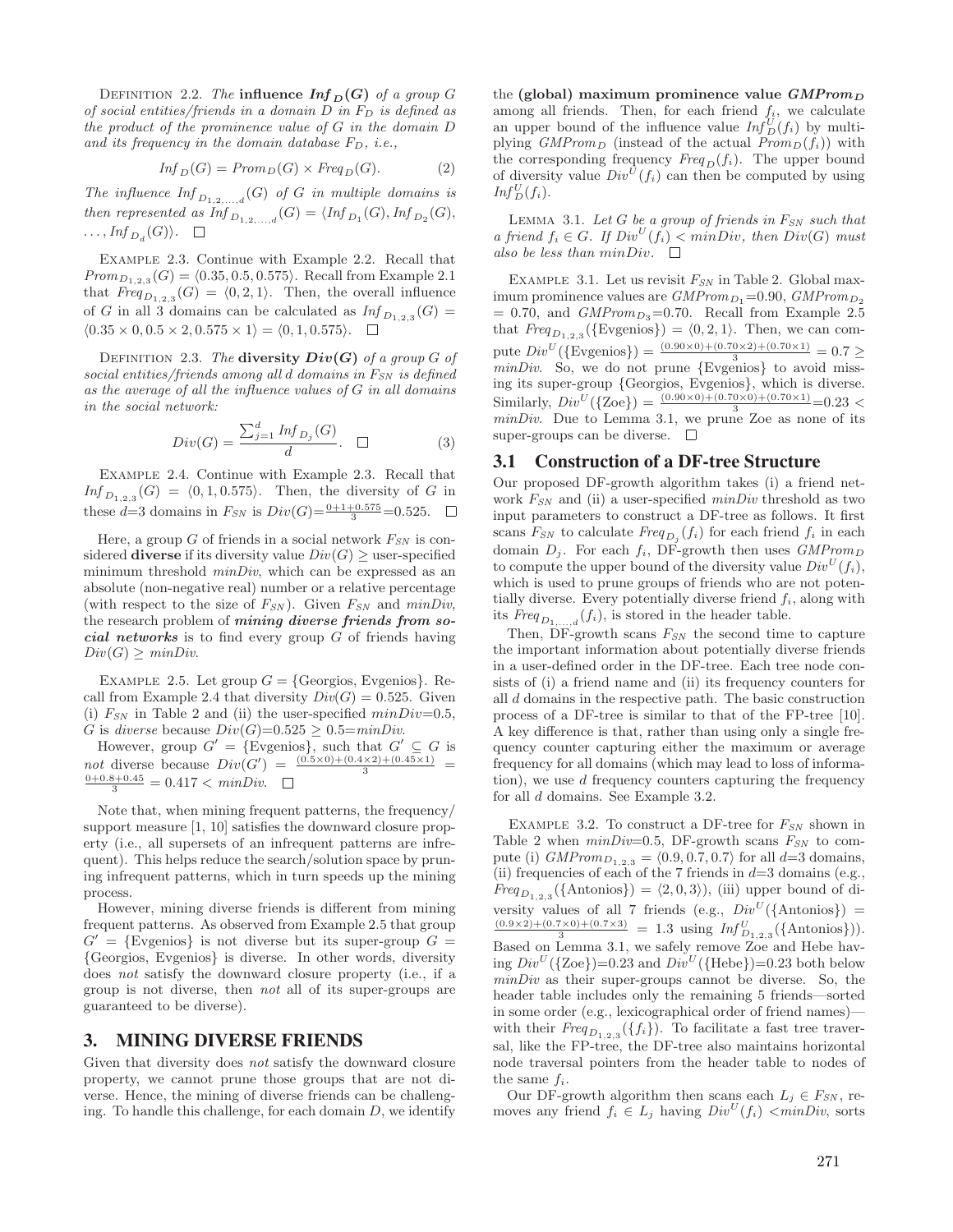

Figure 1: Construction of a DF-tree.

the remaining friends according to the order in the header table, and inserts the sorted list into the DF-tree. Each tree node captures (i)  $f_i$  representing the group  $G$  consisting of all friends from the root to  $f_i$  and (ii) its frequencies in each domain  $Freq_{D_{1,2,3}}(G)$ . For example, the rightmost node Evgenios:0,1,0 of the DF-tree in Figure 1(b) captures *G*={Georgios, Evgenios} and *Freq*<sub>*D*<sub>1,2,3</sub></sub> (*G*)= $\langle 0, 1, 0 \rangle$ . Tree paths of common prefix (i.e., same friends) are shared, and their corresponding frequencies are added. See Figures 1(a), 1(b), and 1(c) for DF-trees after reading all interest-group lists in domain  $D_1$ , both  $D_1$  and  $D_2$ , as well as the entire  $F_{SN}$ , respectively.  $\square$ 

With this tree construction process, the size of the DFtree for *FSN* with a given *minDiv* is observed to be bounded above by  $\sum_{L_j \in F_{SN}} |L_j|$ .

### 3.2 Mining of All Diverse Friend Groups

After constructing the DF-tree, our DF-growth algorithm recursively mines/discovers diverse friend groups by building projected and conditional trees in a fashion similar to that of FP-growth [10].

Recall that  $Div(G)$  computed based on  $Prom_D(G)$  does *not* satisfy the downward closure property. To facilitate pruning, we use  $GMProm_D(f_i)$  to compute  $Div^U(f_i)$ , which then satisfies the downward closure property. However, if  $Div<sup>U</sup>(G)$  was computed as an upper bound to super-group *G* of *fi*, then it may overestimate diversity of *G* and may lead to false positives. To reduce the number of false positives, DF-growth uses the local maximum prominence value  $LMProm_D(G) = \max_{f_i \in F_D^G} \{Prom_D(G)\}$  for the projected and conditional trees for *G*. See Lemma 3.2 and Example 3.3.

Lemma 3.2. *The diversity value of a friend group G computed based on LMPromD*(*G*) *is a tighter upper bound than*  $Div^U(G)$  *computed based on GMProm<sub>D</sub>.*  $\square$ 

Example 3.3. Let us continue Example 3.2. To mine potentially diverse friend groups from the DF-tree in Figure 1(b) using  $minDiv = 0.5$ , DF-growth first builds the

|                          | Freq $ Div^{\text{U}} $ |                                                           |  |
|--------------------------|-------------------------|-----------------------------------------------------------|--|
| Antonios   0,0,1   0.23  |                         |                                                           |  |
| Barbara                  |                         | 0,1,0 0.23 Antonios: 0,0,1 Barbara: 0,1,0 Georgios: 0,1,0 |  |
| Georgios   $0,2,1$   0.7 |                         |                                                           |  |
| $LMPromD$ 0.9,0.7,0.7    |                         | Georgios:0,0,1 Georgios:0,1,0                             |  |

(a) {Evgenios}-projected tree

|                                 | $ $ Freq $ $ Div <sup>u</sup> $ $ |  |
|---------------------------------|-----------------------------------|--|
| Georgios   0,2,1   0.63         |                                   |  |
| LMProm <sub>p</sub> 0.5,0.6,0.7 |                                   |  |

#### (b) {Evgenios}-conditional tree

Figure 2: Tree-based mining of diverse friend groups.

*{*Evgenios*}*-projected tree—as shown in Figure 2(a)—by extracting the paths  $\Delta$ ntonios, Georgios, Evgenios $\geq 0,0,1$ ,  $\Delta$ Barbara, Georgios, Evgenios):0,1,0 and  $\langle Georgios, Exgenios\rangle:0,1,0$ from the DF-tree in Figure 1(b). For  $F_{D_{1,2,3}}^{\text{Evgenios}} = \{ \text{An-} \}$ tonios, Barbara, Georgios, Evgenios*}*, our DF-growth algorithm uses  $LMProm_{D_{1,2,3}}(F_{D_{1,2,3}}^{\text{Evgenios}}) = \langle 0.9, 0.7, 0.7 \rangle$  to compute the tightened  $Div^U(G)$  such that the tightened  $Div^U$ ({Antonios, Evgenios}) =  $\frac{(0.9 \times 0) + (0.7 \times 0) + (0.7 \times 1)}{3}$  = 0.23 *< minsup*.

As  $Div^U$  ({Antonios, Evgenios}) and  $Div^U$  ({Barbara, Evgenios*}*) are both below *minsup*, DF-growth prunes Antonios and Barbara from the *{*Evgenios*}*-projected tree to get the *{*Evgenios*}*-conditional tree as shown in Figure 2(b). Due to pruning, our DF-growth algorithm recomputes (i) the  $\text{local maximum prominence value } LMProm_{D_{1,2,3}}(F_{D_{1,2,3}}^{\text{Evgenios}})$  $=\langle 0.5, 0.6, 0.7 \rangle$  and (ii) the tightened  $Div<sup>U</sup>(\{\text{Georgios, Ev-}$ genios}) =  $\frac{(0.5\times0)+(0.6\times2)+(0.7\times1)}{3}$  = 0.63 for the updated  $F_{D_{1,2,3}}^{\text{Evgenios}} =$  {Georgios, Evgenios}. This completes the mining for *{*Evgenios*}*.

Next, DF-growth builds *{*Dimitrios*}*-, *{*Georgios*}*- and *{*Barbara*}*-projected trees as well as their conditional trees, from which potentially diverse friend groups can be mined. Finally, our DF-growth algorithm computes the true diversity value  $Div(G)$  for each of these mined groups to check if it is truly diverse (i.e., to remove all false positives).  $\Box$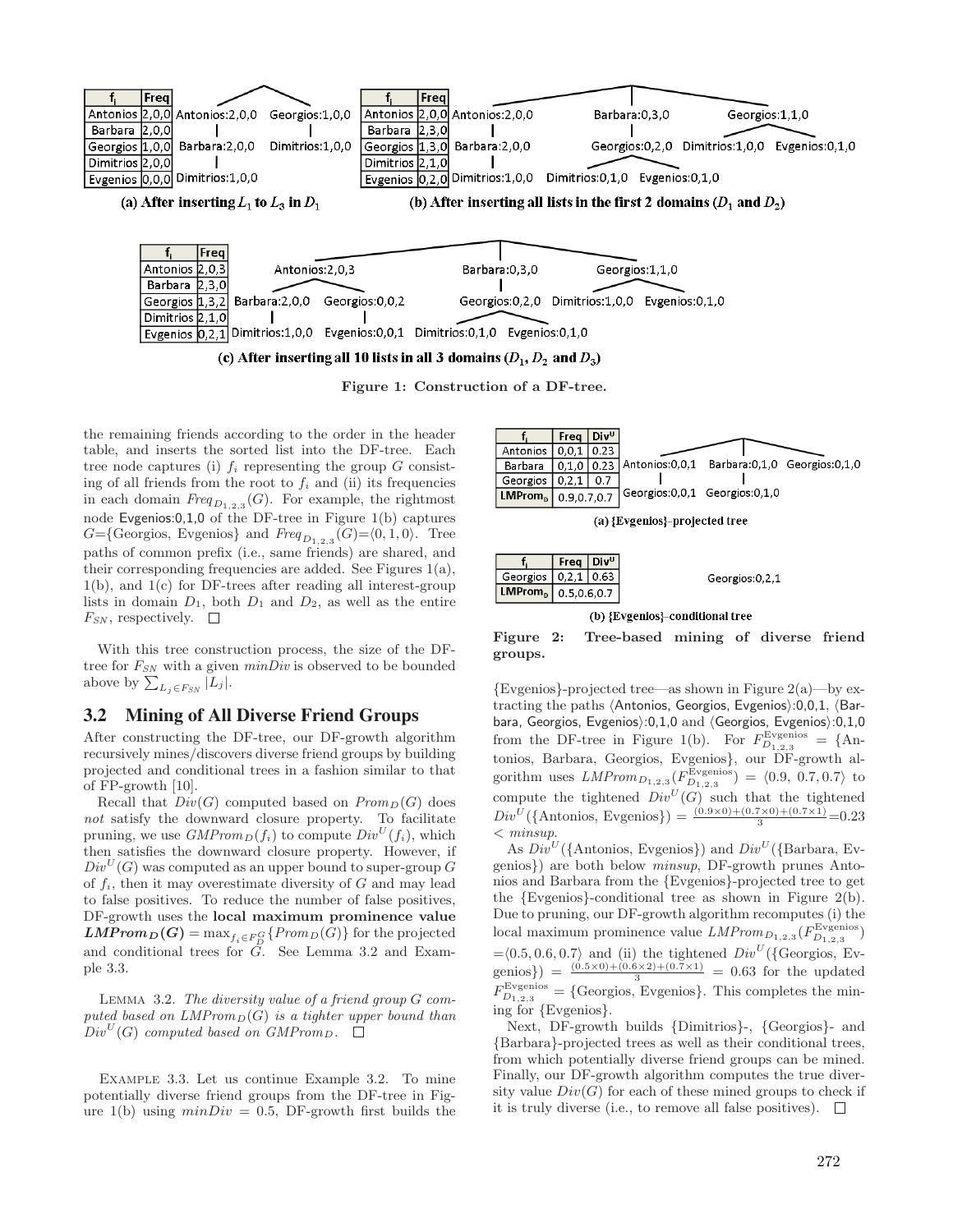

Figure 3: Experimental results.

# 3.3 Removal of Non-diverse Friend Groups

Our DF-growth algorithm makes good use of the global and local maximum prominence values of friend groups as upper bounds to diversity values of friend groups. Consequently, the algorithm discovers all truly diverse friend groups (i.e., *no* false negatives). However, it also discover some "potentially diverse" friend groups that are not truly diverse (i.e., some false positives). Hence, as its final step, our algorithm computes the true diversity values  $Div(G)$  for each of these mined groups to check if it is truly diverse (i.e., to remove all false positives).

Example 3.4. Let us continue Example 3.3. After mining potentially diverse friend groups from *{*Evgenios*}*-, *{*Dimitrios*}*-, *{*Georgios*}*- and *{*Barbara*}*-projected trees as well as their conditional trees, our DF-growth algorithm computes the true diversity value  $Div(G)$  for each of the mined groups to check if it is truly diverse (i.e., to remove all false positives).  $\square$ 

### 4. EXPERIMENTAL EVALUATION

To evaluate the effectiveness of our proposed DF-growth algorithm and its associated DF-tree structure, we compared them with a closely related *weighted* frequent pattern mining algorithm called Weight  $[24]$  (but it does not use different weights for individual items). As Weight was designed for frequent pattern mining (instead of social network mining), we apply those datasets commonly used in frequent pattern mining for a fair comparison: (i) IBM synthetic datasets (e.g., T10I4D100K) and (ii) real datasets (e.g., mushroom, kosarak) from the Frequent Itemset Mining Dataset Repository (http://fimi.ua.ac.be/data). See Table 3 for more detail. Items in transactions in these datasets are mapped into friends in interest-group lists. To reflect the concept of *domains*, we subdivided the datasets into several batches. Moreover, a random number in the range (0, 1] is generated as a prominence value for each friend in every domain.

All programs were written in C++ and run on the Windows XP operating system with a 2.13 GHz CPU and 1 GB main memory. The runtime specified indicates the total execution time (i.e., CPU and I/Os). The reported results are based on the average of multiple runs for each case. We obtained consistent results for all of these datasets.

### 4.1 Runtime

First, we compared the runtime of DF-growth (which includes the construction of the DF-tree, the mining of potentially diverse friend groups from the DF-tree, and the removal of false positives) with that of Weight. Figure  $3(a)$ shows the results for a dense dataset (mushroom), which were consistent with those for sparse datasets (e.g., T10I4- D100K). Due to page limitation, we omit the results for sparse datasets. But, runtimes of both algorithms increased when mining larger datasets (social networks), more batches (domains), and/or with lower *minDiv* thresholds. Between the two algorithms, our tree-based DF-growth algorithm outperformed the Apriori-based Weight algorithm. Note that, although FP-growth [10] is also a tree-based algorithm, it was *not* design to capture weights. To avoid distraction, we omit experimental results on FP-growth and only show those on Weight (which captures weights).

# 4.2 Memory Consumption

Second, we evaluated the memory consumption. Figure 3(b) shows the amount of memory required by our DF-tree for capturing the content of social networks with the lowest *min-Div* threshold (i.e., without removing any friends who were not diverse). Although this simulated the worst-case scenario for our DF-tree, DF-tree was observed (i) to consume a reasonable amount of memory and (ii) to require less memory than Weight (because our DF-tree is compact due to the prefix sharing).

### 4.3 Scalability

Third, we tested the scalability of our DF-growth algorithm by varying the number of transactions (interest-group lists). We used the kosarak dataset as it is a huge sparse dataset with a large number of distinct items (individual users). We divided this dataset into five portions, and each por